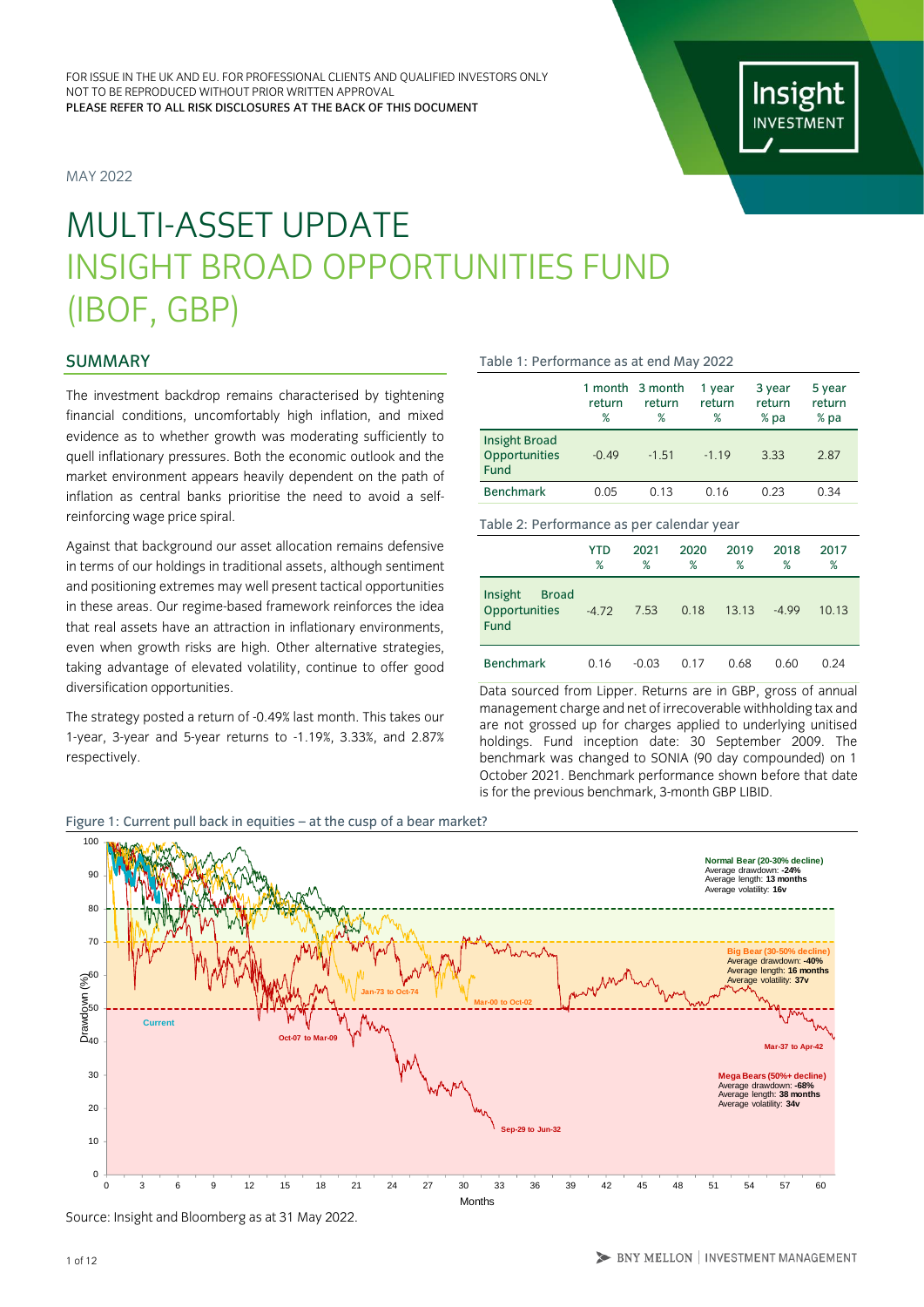# ECONOMIC AND MARKET REVIEW

#### Inflationary pressures remain in focus

May continued the run in which most asset classes posted negative returns against a backdrop characterised by tightening financial conditions, uncomfortably high inflation, and mixed evidence as to whether growth was moderating sufficiently to quell inflationary pressures.

Of course, the challenge for central banks remains complicated by the fact that much of the inflationary pulse has been caused by supply side factors over which they have no control – specifically the impact on energy and agriculture from the Russian invasion of Ukraine and the supply chain impact of China's zero-COVID policy and the resultant disruption caused by lockdowns and containment measures. Nevertheless, with labour markets in some economies tight (for example the US and the UK) and post COVID pent up demand still fuelling activity, tighter monetary policy is required to stop inflationary pressures from becoming entrenched.

The US labour market can be described as the tightest for many decades. For every unemployed worker, there are reportedly 1.9 vacant positions. Wages are rising sharply with average weekly wages rising 6.8% year-on-year, but real (inflation adjusted) earnings are still declining. What the Federal Reserve (Fed) fears most is a wage-price spiral where workers demand higher pay to keep up with inflation which prompts companies to raise prices for goods and services thereby creating a self-reinforcing loop.

In the minutes of the May Federal Open Market Committee (FOMC) meeting officials discussed the idea of moving rates to a 'restrictive' policy stance, in order to bring inflation under control. Federal Reserve chairman Powell has been clear that the balancing act the authorities are aiming to deliver is difficult and markets are grappling with the risks that the economic landing may not be as soft as we would like.

Some elements of the economy are responding to higher rates. Both new home and pending home sales have fallen sharply, as have mortgage applications, which have fallen over 25% in the last few months. The monthly payment required to buy a home has risen by about 50% since September, so the trend in sales seems clearly down. Indeed, this is the sixth straight monthly decline in pending home sales, and it seems inevitable that housing construction and housing-related spending will decline, with the usual lags.

Like the US, the UK labour market is tight with unemployment close to a 50-year low, but the labour force has shrunk dramatically since the pandemic - the most of any G7 country. And Brexit has meant an end of the free movement of workers from the European Union (EU), which was a key source of labour. This in turn has negatively affected inflation trends, growth, and public finances.

UK consumer confidence has fallen to the lowest level since records began in 1974 amid what is described as a cost-of-living crisis. Inflation is currently sitting at 9% in April (a 40-year high) and is set to rise further. According to research by XpertHR, the

median pay increase in the 3 months to end April was running at 4% - the highest since 1992 – but obviously well below the current rate of inflation.





Source: Insight and Bloomberg as at 31 May 2022.

Consequently, the Bank of England has little option but to raise interest rates despite the obvious risks to growth. The government response has been targeted fiscal support in the form of £15bn in energy support measures partially funded by a windfall tax on energy companies.

The eurozone has the same inflation problem and is more vulnerable to the energy price shock from the war in Ukraine, but the labour market is not as tight as in the US or the UK. The removal of COVID restrictions has given a strong boost to the service sector which is an offset to the loss of purchasing power due to the energy price shock. The PMIs point to resilience, although demand from abroad for manufacturing goods has declined noticeably. Against this backdrop the European Central Bank (ECB) has joined most central banks in signalling higher rates, albeit at a more modest trajectory. ECB president Lagarde has said interest rates – currently at -0.5% – should hit zero by the end of September.

The inflation backdrop has not been helped by supply chain disruptions emanating from China where large-scale lockdowns are affecting millions of people. Indeed, the Chinese government's adherence to its zero COVID policy is leaving the 2022 growth target of 5.5% under grave threat. Official data showed activity contracted in April with retail sales down 11% while industrial profits dropped 8.5% in April (YoY) – the worst fall since March 2020. The policy response thus far has involved monetary easing, including cuts to mortgage rates, but further measures of support including fiscal policy seem inevitable given the pressure on growth and the scale of ongoing COVID disruption.

# Markets remain volatile

The early part of May saw a continuation of the precipitous declines in stock markets that have characterised much of the year so far. At one point the MSCI World Index was down nearly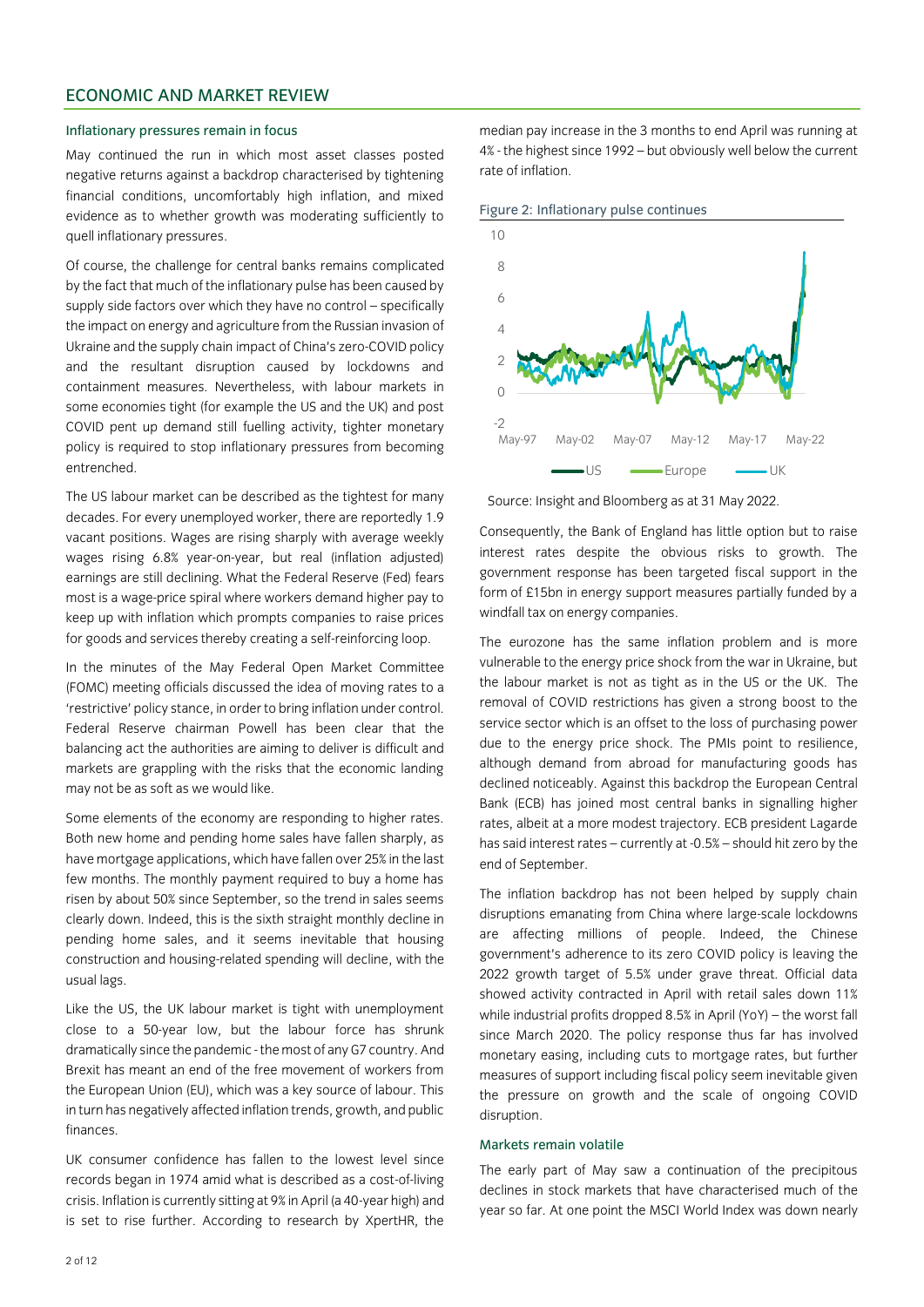6%, taking its year-to-date peak to trough loss to -19%, almost bear market territory.

Equity indices found some comfort from a rally in bond yields as markets began to focus on the growth implications of reining in inflation. Indeed, in the last few weeks, the market pricing of official interest rate curves has proven increasingly sensitive to broader market movements as well as the macro data flow.

Asset price moves in the rest of the month were insufficient to deliver what could be described as a 'rebound month'. Most government bond markets saw declines – with the exception of the US Treasury market. The gains here, whilst modest, were sufficient to allow US investment grade credit and high yield to have their first positive return month of the year

Both the MSCI World Index and its emerging market equivalent posted small negative returns for the month although some European equity markets enjoyed healthier returns.

The US dollar, the defensive asset of choice for much of the year, gave back some of its recent gains declining against all the major developed market currencies, while local currency emerging market debt enjoyed one of the strongest performances driven by rebounds in emerging market currencies.

Figure 3: Volatile moves in asset classes during May



Source: Insight and Bloomberg as at 31 May 2022.

The broad commodity complex continued to move higher – albeit at a more modest pace than in recent months and returns were a function of strong gains in the energy complex once more. Agriculture prices were close to flat on the month while both industrial metals and gold declined.



.

Source: Bloomberg and Insight as at 31 May 2022.The price movement of each asset is shown next to its name. The data used by the bar chart divides the price movement by the annualised historical volatility of each asset.

### Figure 4: One month moves (volatility adjusted) Figure 5: Three month moves (volatility adjusted)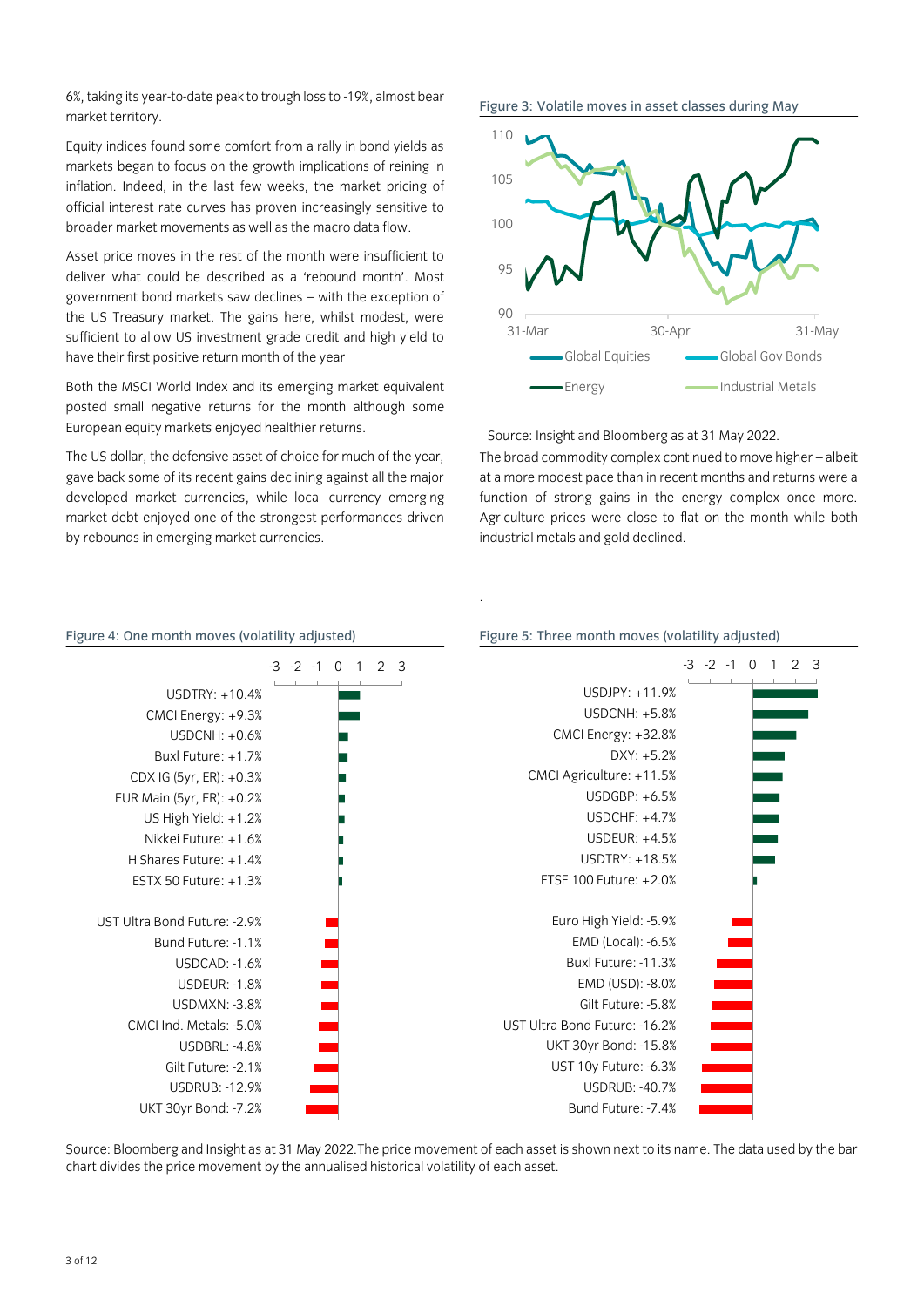# PORTFOLIO PERFORMANCE

Markets were highly volatile in May, with US assets in particular under-performing. The portfolio navigated the period reasonably well ending the month with a small negative performance.

Precipitous equity market declines as seen in the early part of May have characterised much of the year so far. Having reduced our equity exposure early in the year, this limited the negative impact on portfolio returns but equity exposure was still the largest detractor to performance during May.

Our commodity exposure produced a small positive return. A continuing escalation of events in Ukraine added pressure to energy prices, however these were partially offset by growth concerns impacting industrial metals prices. Infrastructure holdings were a small negative this month as sentiment turned on concerns of a potential UK windfall tax being applied to energy generators, including renewables.

With central banks increasingly focussed on addressing the building inflationary pressures, government bonds remained under pressure. Our relatively low duration exposure, mostly in government bonds, helped but these were still a detractor in an absolute sense. Credit markets generally suffered. However, our low levels of exposure in high yield and emerging market debt, and zero in investment grade credit, meant the impact from these asset classes were limited.

Within total return strategies, option-based positions designed to benefit from certain equity markets trading softer within ranges helped during the market downturns. Relative value trades in currencies that we have been adding in recent months were a small positive.



Figure 6: Performance of the Insight broad opportunities strategy (GBP) since launch

Source: Insight Investment. As at 31 May 2022. Gross returns. Performance rebased as at 31 December 2004. The performance shown is the long-term track record of Insight's overall multi-asset strategy and is intended to illustrate the team's capabilities. The performance of the Insight Broad Opportunities Fund, which launched on 7 September 2009, may differ. The long-term track record of the Insight broad opportunities strategy has a base currency of USD. This has been adjusted by interest rate differentials to derive a GBP proxy. No currency adjustments have been made to the underlying investments. The benchmark was changed to SONIA (90 day compounded) on 1 October 2021. Benchmark performance shown before that date is for the previous benchmark, 3-month GBP LIBID.

Our activity was focused on maintaining a balanced shape of the overall portfolio risk that would allow us to capture any short-term rallies (which are to be expected even during periods of prolonged market stress) without suffering punitive costs during episodes of market stress.

Recognising the extent of rate hikes already priced in the yield curve on one hand and the recent strength of the US dollar on the other, we modified defensive positions, replacing some of our long dollar exposures with government bond duration.

We also reduced exposure to Chinese government bonds as a gradual lifting of lockdowns would indicate a reduced need for accommodative monetary policy, which has thus far been a positive technical support for this exposure.

In alternatives, we added option positions to capture upside potential in equity markets (UK and Japan) where valuations are more supportive, and their composition is more resilient to the current macro-economic backdrop.

# PORTFOLIO ACTIVITY **RESPONSIBLE INVESTMENT UPDATE**

Engagement with market participants in relation to our ESG screened portfolio exposures is one of the tenets of how we embed responsible investment considerations in the strategy. This month, we engaged with select European and US exchanges to seek appropriate assessments of ESG screened exposures under new regulation expected next year.

Elsewhere, engagement with a social infrastructure holding focussed on the sustainability of their active management activities. Additional focus was on their sustainability report, highlighting social impact initiatives undertaken, progress on sustainability related metrics and net zero emissions commitments. We also engaged with the chairperson of a renewable infrastructure holding on proposed changes to the investment management agreement which could lower costs to investors.

Lastly, our engagement with the new chairperson of a digital infrastructure holding focused on a range of topics including their continued adoption of responsible investment considerations in decision making.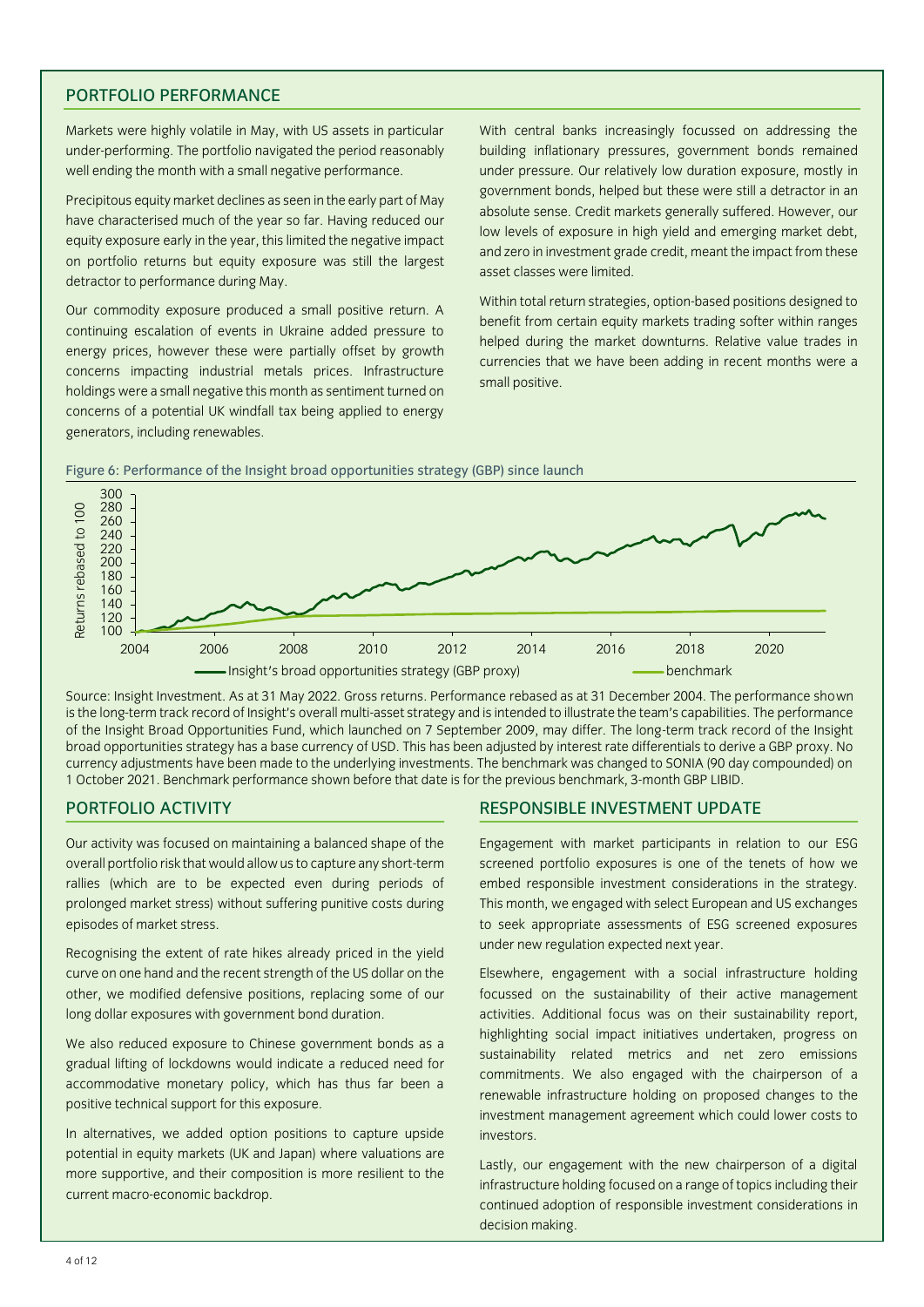- Increased duration in government bonds
- Added options positions for upside in UK, eurozone and Japanese equity
- Added defensive option positions in the US, UK, eurozone and emerging market equities, and US and European government bonds
- Relative value equity position long UK vs emerging markets
- Adjusted relative value currency positions, retaining long US dollar versus UK pound (GBP), euro (EUR), Chinese yuan (CNH)

# ECONOMIC AND MARKET OUTLOOK

#### Decomposing the inflation problem

Both the economic outlook and the market environment appears heavily dependent on the path of inflation. This reflects the dual impact the current elevated level of inflation is having on eating into real disposable incomes, and in prompting many central banks to tighten monetary policy to stop inflationary expectations from becoming embedded and thus avoiding a self-reinforcing wage price spiral.

The inflation outlook is of course more uncertain than usual. From such elevated levels it seems likely that some inflationary pressures should be peaking soon. Supply chain pressures are key and these can be decomposed into three elements:

# 1. Those caused by impediments such as COVID related disruption from China.

Some of these channels have started to show improvement, and this may continue, assuming COVID case trends abate or restrictions become less onerous.

For some supply chains, things are improving – for example, order delivery time on semi-conductors, copper and plastics, whilst still elevated, are well off their extremes. This may reflect alternative supply lines coming online or simply that the most extreme bottlenecks are in the rear-view mirror. That said, several supply chain metrics have deteriorated again more recently. As Figure 7 shows, the most obvious cause is the impact of lockdowns in China, although any improvements in these pressures looking ahead could reflect weakening demand.

In China, the growth slowdown has prompted both a monetary and a fiscal response while an easing of regulation on the housing and technology sectors can be seen as stimulative. In the background, efforts to boost vaccinations amongst the elderly are ongoing and it may not be until Q4 2022 that a policy bias shift towards 'living with COVID' takes hold. These are the conditions required to support a genuine rebound in Chinese activity and an alleviation of supply side bottlenecks.

Trades put on in the month Trades expired / closed in the month

- Reduced Chinese government bonds
- Several equity & currency option positions expired



Source: Insight and Bloomberg as at 31 May 2022.

# 2. Commodity related price shocks in energy and agriculture are caused, in large part, by Russa's invasion of Ukraine.

These look set to be more enduring, and while base effects may eventually bring inflation rates down, this looks set to remain a challenge for some time.

Using oil as a key example. Russia produced more than 10% of global oil supplies prior to the crisis. The latest move by the EU to ban seaborne Russian oil imports combined with plans to taper pipeline purchases by the end of 2022 are likely to mean that Russian exports to the EU will decline by 90% this year. Energy will need to be sourced from other suppliers, prices will rise accordingly, and these price rises are unlikely to reverse soon.

Similarly, with regards to agriculture. Russia and Ukraine produced around 30% of global wheat exports prior to the crisis. The subsequent leap in prices is felt hard in developed economies and risks famine in some emerging ones. Plans for alternative routes to export Ukrainian wheat are underway but the volumes are limited. Russia is prepared to lift the port blockade but only if the West eases sanctions on it, which at this point seems unlikely.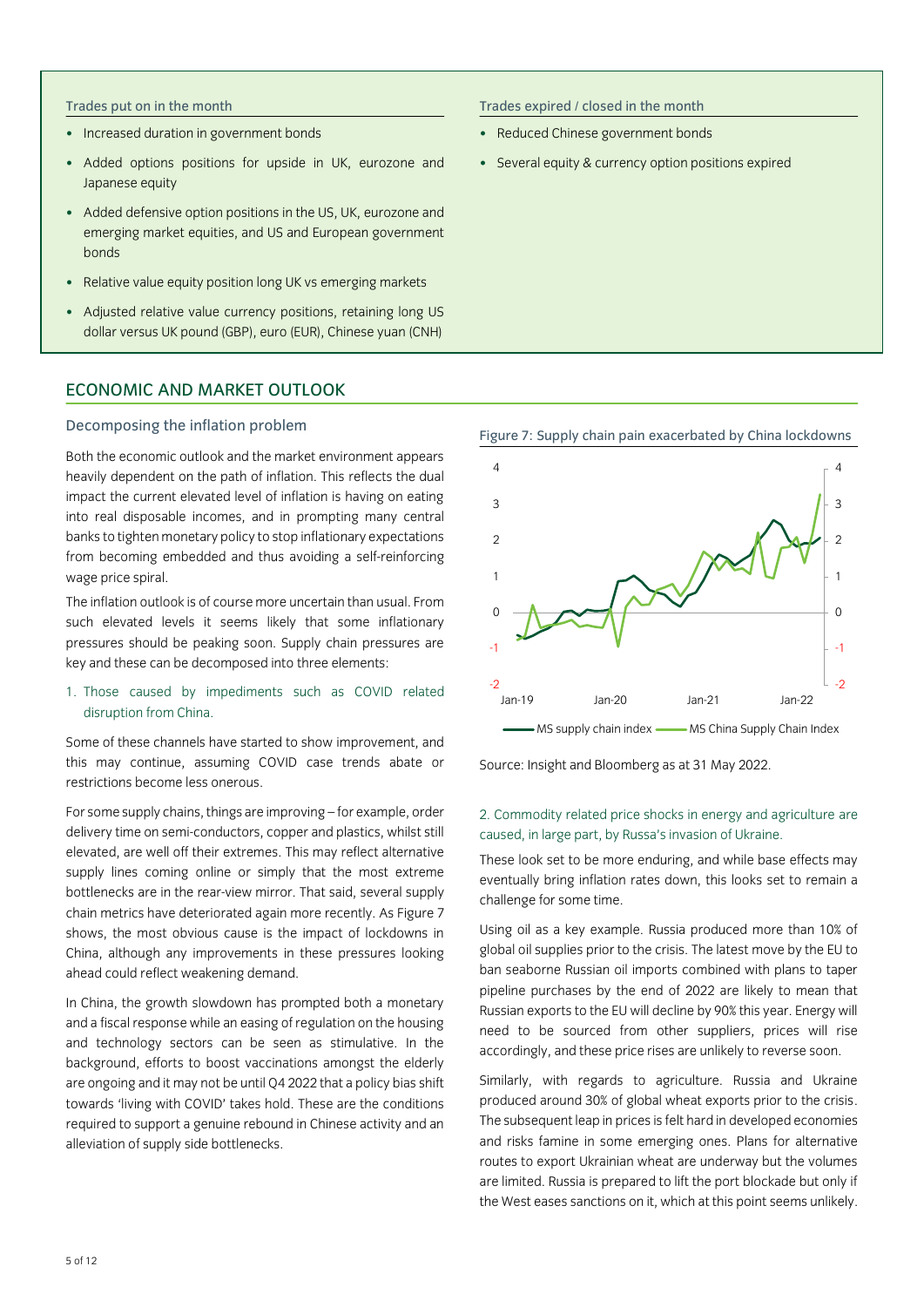# 3. Labour market shortages.

These are most evident where demand is strong, and economies are running 'hot'. This most obviously includes the US, and as a result has been guiding global monetary policy tighter.

As we noted last month, the US labour market is as tight as it has been in decades. So far, the Fed has raised interest rates by 75bp and expectations are firmly set on another two 50bp moves at its next meetings. Beyond the slowdown in housing, other data points to a worrying cocktail. The US ISM manufacturing index for May points to both an acceleration in manufacturing and prices, while job openings at the start of June were running at a rate of roughly twice the pool of unemployed Americans which does little to suggest wage pressures are on the cusp of abating.

Given the strength in the labour market many economists estimate that growth will need to slow sharply, to close to 1%, to get the unemployment rate up sufficiently to allow wage growth to slow. Changes in the supply of labour may help. In the US, as elsewhere, the pandemic has caused a major disruption to the jobs market but over the last year around 1.7mn retirees have reentered the labour market.

Of course, inflation pressures could be absorbed at least to an extent by a squeeze on corporate margins. As we have discussed in recent months, corporate margins are close to record highs and one surprise thus far in the inflation shock, has been the ability of companies to defend margins. This of course, reflects the strength of underlying demand.

Businesses are not equal. Recent profit warnings by retailers Target and WalMart were taken badly by the market. Retail margins are notoriously poor and the ability of companies to defend them is small. In other higher value-added sectors margins are higher, and here there is some scope for companies to absorb costs. The upcoming Q2 2022 earnings season will offer a window into the extent this is happening and what the market (stock price reaction) is to those that do. Last quarter was another strong season for corporate results, with continued strength in consumer demand more than enough to offset increasing cost pressures and a tight labour market.

At a headline growth level, S&P 500 Index profits are currently set to report YoY growth at  $+5%$ , down from  $+10%$  last quarter, with a notable decline in the technology sector where growth is expected to fall from +13% to just +0.7% (down from annual growth of +35% in 2021). However, given the importance of margin growth in the post global financial crisis era, any profit warnings, similar to those posted in the retail sector, from other sectors will be a big test for the market.

Another question will be, if headline inflation comes off its peak, whether central banks take the opportunity to pause and or tone down their hawkish rhetoric, assuming that, by then, activity data will also be softening. To change the central bank narrative is risky. Having misjudged the inflation risk coming out of the pandemic central bank credibility is at stake. The sole focus of their communication over the last few months has been controlling inflation is the best thing they can do (whatever the short-term consequences) to ensure longer-term economic

growth and prosperity. To roll-back from that pledge without having delivered on it brings with it obvious risks.

### Near-term uncertainties and market pricing

All of this suggests that the near-term uncertainties are unlikely to dissipate soon. In turn that leads us to assess the extent to which different asset markets have adjusted to reflect that uncertainty.

From an interest rate perspective, market pricing across the major rates markets is consistent with the sharpest tightening of policy we have seen in decades. The tightening in our financial conditions indicator (FCI) so far this year is almost as extreme as during COVID, and conditions have remained tighter for far longer. Simply looking at the relationship between our FCI and global manufacturing (Figure 8), explains why markets have increasingly focused on the growth implications of reining in inflation. Indeed, in recent weeks, interest rate pricing has proven very sensitive to market movements as well as the macro data flow.

Figure 8: Insight's GFCI and world manufacturing



Source: Insight and Bloomberg as at 31 May 2022.





Source: Insight and Bloomberg as at 31 May 2022.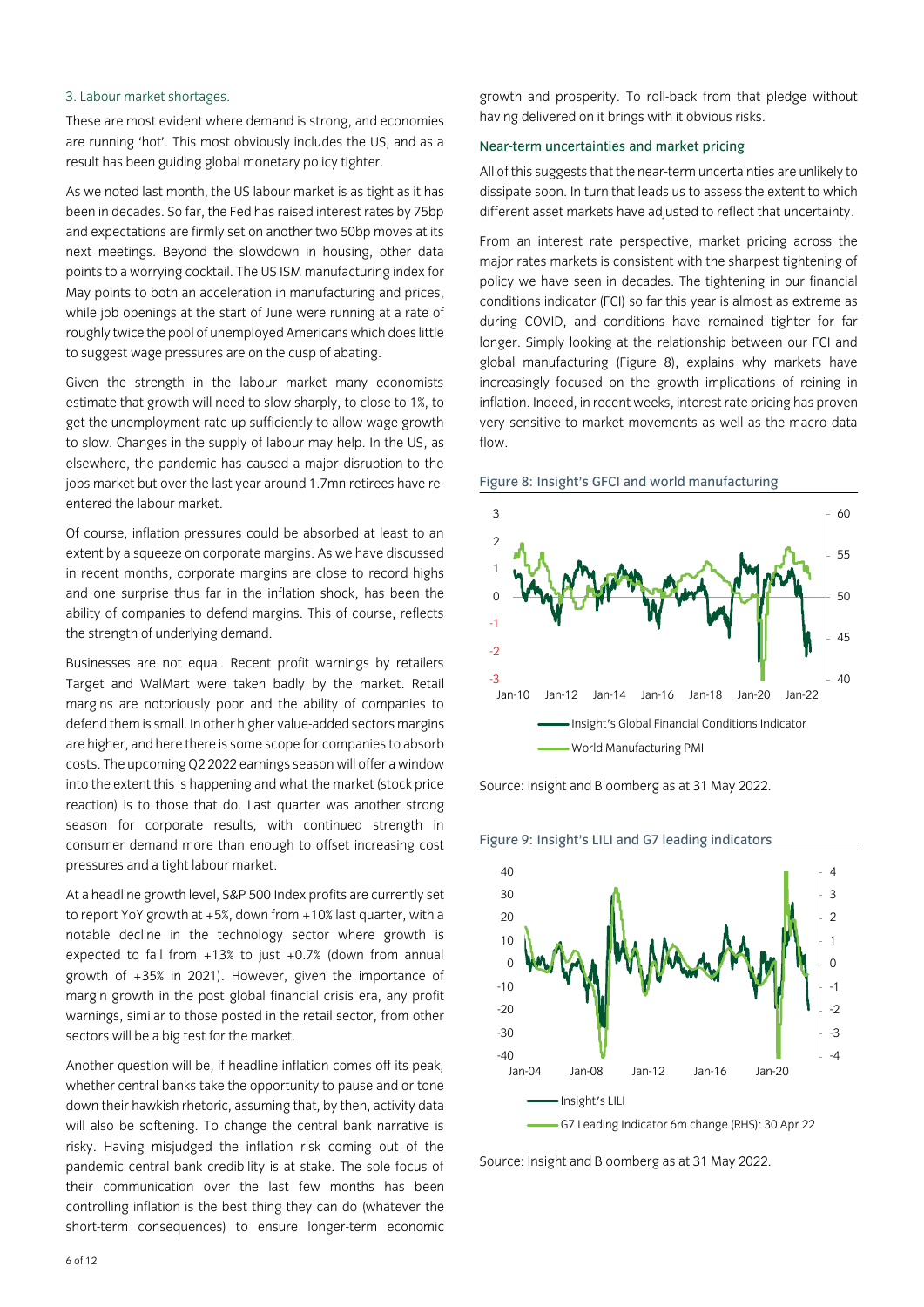This reflects a shift in markets dynamics where forward growth concerns are a balance (to inflation concerns) as to how many further hikes can get priced-in and, importantly, stick. This suggests that while a further rise in yields is probably likely, we are getting to the point where the long end of yield curves have regained some attraction as a partial hedge to a further sell-off in risk assets.



Figure 10: Insight's cross asset cyclical momentum monitor

The extent to which different asset classes are pricing-in a slowdown varies. Equity market indicators are showing greater sensitivity than those based on other asset classes, and intraequity market indicators are most extreme. Figure 9 shows our Cyclical LILI (leading indicator of leading indicators) which implies a contraction on a par with COVID and not far from the extremes seen in the GFC. This, to us, appears somewhat extreme while our cross-asset class cyclical momentum monitor (CMM) in Figure 10 is implying a global manufacturing PMI falling to just below 50 (i.e. at the cusp of contraction).

# Cross asset class movements in a moderating growth backdrop

For good reason, it is the move in bond markets that deserves most attention given they are centre stage in arguably a regime shift from the ultra-low interest rate era that has existed since the GFC. However, the moves across asset classes have been unusually large – given the concurrent economic data set.

We illustrate this in Figure 11 with reference to our regime framework that compares asset class performances with different growth regimes. Based on our assessment, we have been in a moderating economic environment (where growth is positive, but the rate of change is declining) for almost a year. Realised volatility has been consistent with historic comparisons but drawdowns and returns have been extreme (mostly below the  $25<sup>th</sup>$  percentile – with commodities an outlier in the other direction) for such periods going back to the 1970s.



# Figure 11: Insight's growth regime framework and asset class performance

Source: Insight and Bloomberg as at 31 May 2022.

Source: Insight and Bloomberg as at 31 May 2022.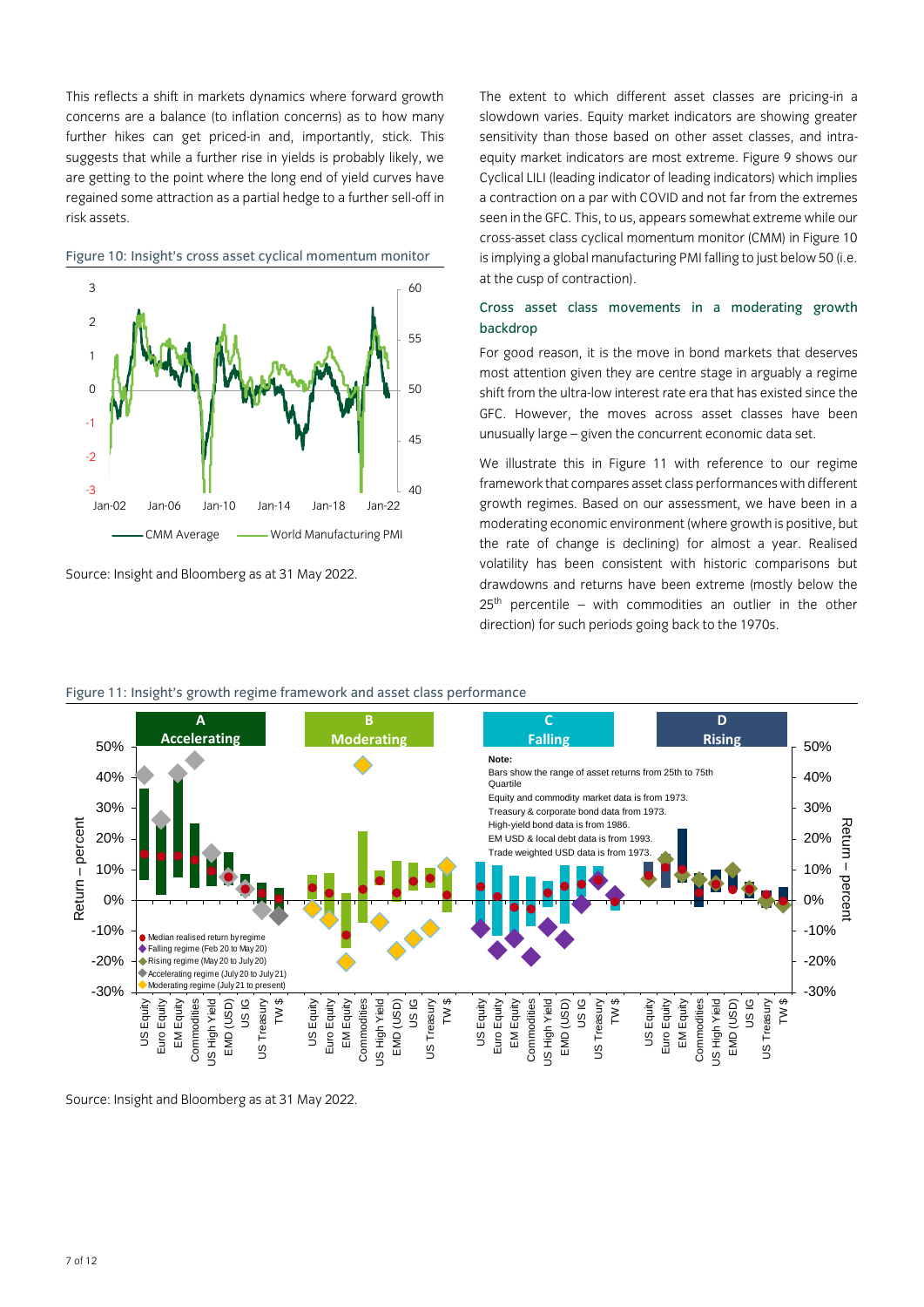|                            | <b>Bear Market Characteristics</b> |                    |                            | <b>Growth Environment</b>   |                    |                                |                                    |                                         |                                                 |  |  |
|----------------------------|------------------------------------|--------------------|----------------------------|-----------------------------|--------------------|--------------------------------|------------------------------------|-----------------------------------------|-------------------------------------------------|--|--|
|                            | <b>Drawdown</b>                    | Length<br>(months) | Realised Vol.<br>(Average) | Realised Vol.<br>(High 22d) | <b>EPS Decline</b> | <b>NIPA Profits</b><br>Decline | <b>Real GDP</b><br>Decline (Total) | <b>ISM Manufacturing</b><br>Fall (Pts.) | <b>Real Personal</b><br><b>Consumption Fall</b> |  |  |
| <b>Normal Bear Markets</b> |                                    |                    |                            |                             |                    |                                |                                    |                                         |                                                 |  |  |
| Jun-46 to Apr-48           | $-28%$                             | 22                 | 18                         | 43                          |                    |                                | $-5.1%$                            |                                         |                                                 |  |  |
| Aug-56 to Oct-57           | $-22%$                             | 15                 | 12                         | 24                          | $-11%$             | $-24%$                         | $-3.6%$                            | $-12.4$                                 |                                                 |  |  |
| Dec-61 to Jun-62           | $-27%$                             | 6                  | 19                         | 37                          | $-14%$             | $-4%$                          | $-3.8%$                            | $-12.0$                                 | $-1.0%$                                         |  |  |
| Feb-66 to Oct-66           | $-22%$                             | 9                  | 13                         | 20                          | $-13%$             | $-4%$                          | $-5.2%$                            | $-8.1$                                  | $-1.5%$                                         |  |  |
| Nov-80 to Aug-82           | $-27%$                             | 21                 | 14                         | 20                          | $-16%$             | $-17%$                         | $-4.1%$                            | $-22.7$                                 | $-1.3%$                                         |  |  |
| Jul-90 to Oct-90           | $-20%$                             | 4                  | 20                         | 25                          | $-8%$              | $-10%$                         | $-1.4%$                            | $-4.7$                                  | $-0.4%$                                         |  |  |
| Average                    | $-24%$                             | 13                 | 16                         | 28                          | $-13%$             | $-12%$                         | $-3.9%$                            | $-12.0$                                 | $-1.1%$                                         |  |  |
| <b>Big Bear Markets</b>    |                                    |                    |                            |                             |                    |                                |                                    |                                         |                                                 |  |  |
| Jan-73 to Oct-74           | $-48%$                             | 22                 | 19                         | 35                          | $-37%$             | $-13%$                         | $-3.9%$                            | $-25.9$                                 | $-1.8%$                                         |  |  |
| Nov-68 to May-70           | $-36%$                             | 19                 | 12                         | 32                          | $-17%$             | $-19%$                         | $-3.3%$                            | $-13.1$                                 | $-0.4%$                                         |  |  |
| Aug-87 to Dec-87           | $-34%$                             | 5                  | 48                         | 92                          | $-29%$             | $-8%$                          | $-3.0%$                            | $-3.2$                                  | $-1.1%$                                         |  |  |
| Mar-00 to Oct-02           | $-49%$                             | 31                 | 23                         | 46                          | $-26%$             | $-25%$                         | $-5.4%$                            | $-15.0$                                 | $-2.4%$                                         |  |  |
| Feb-20 to Mar-20           | $-32%$                             | $\mathbf{1}$       | 83                         | 86                          | $-33%$             | $-33%$                         | $-11.4%$                           | $-9.8$                                  | $-11.3%$                                        |  |  |
| Average*                   | $-40%$                             | 16                 | 37                         | 58                          | $-28%$             | $-20%$                         | $-5.4%$                            | $-13.40$                                | $-3.4%$                                         |  |  |
| <b>Mega Bear markets</b>   |                                    |                    |                            |                             |                    |                                |                                    |                                         |                                                 |  |  |
| Sep-29 to Jun-32           | $-86%$                             | 33                 | 40                         | 101                         | $-62%$             |                                |                                    |                                         |                                                 |  |  |
| Mar-37 to Apr-42           | $-60%$                             | 62                 | 25                         | 56                          | $-17%$             |                                |                                    |                                         |                                                 |  |  |
| Oct-07 to Mar-09           | $-57%$                             | 18                 | 38                         | 88                          | $-48%$             | $-33%$                         | $-4.0%$                            | $-19.3$                                 | $-1.5%$                                         |  |  |
| Average                    | $-68%$                             | 38                 | 34                         | 82                          | $-42%$             | $-33%$                         | $-4.0%$                            | $-19.3$                                 | $-1.5%$                                         |  |  |
| <b>Current (thus far)</b>  | $-18%$                             | 5                  | 23                         | 31                          |                    |                                |                                    |                                         |                                                 |  |  |

#### Figure 12: Comparing different bear market characteristics and the growth environment

Source: Insight and Bloomberg as at 31 May 2022.

Of course, markets are discount mechanisms. Given the fear of a hard landing, it's worth reminding ourselves what bear markets look like and, as Figure 12 illustrates, not all bear markets are the same.

Prior to the end-May equity market rebound, the S&P 500 Index was on the cusp of a 20% decline. What is common amongst bear markets is that they are generally associated with contractionary growth and profit environments. Certainly, on the latter front, expectations still have some way to go.

Factors that are normally associated with a sustained rebound in risk can be summarised by:

- 1. A decline in both interest rate expectations and bond yields starting to rally – as growth fears come to the fore
- 2. Capitulation as risk appetite becomes exhausted
- 3. Time for economic uncertainties to lift

The current policy dilemma is clear - to achieve victory over inflation, policy makers may have to accept a short-term negative hit to growth. So, the conditions for 1 are not yet seemingly in place.

Whilst volatility remains elevated, it is not extreme in an historical context and, to the extent that much of the pain, certainly for risk assets, has been in the retail investor domain, it is not clear whether we will see the traditional forced selling blow-off to the downside. That said, Figure 13 shows a range of sentiment indicators we track. On the right-hand side, we aggregate them. Sentiment and positioning are clearly cyclical and we are approaching extreme negative territory which suggests bounce potential, even with a bearish macro backdrop.

Catalysts for a bounce in sentiment include any evidence that inflation may be peaking or that supply chain pressures might be abating. As discussed above, we see little prospect of that in the commodity complex given the war, but any reopening of China may help, at least for a while.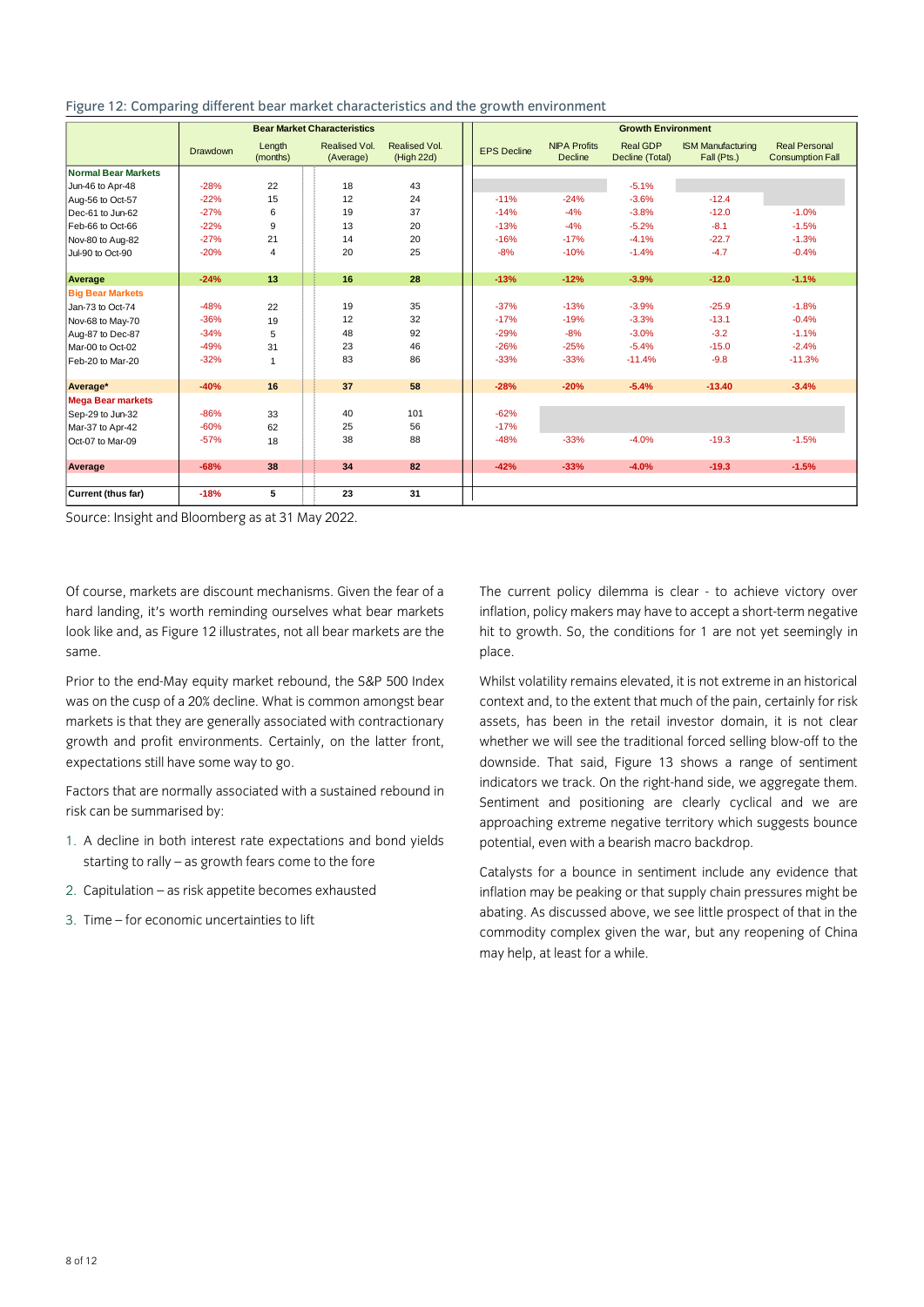#### Figure 13: Sentiment indicators approaching extreme negative territory



Source: Insight and Bloomberg as at 31 May 2022.

# PORTFOLIO POSITIONING

Clearly, the combination of high inflation and the prospect of slower growth paints a challenging environment for most traditional assets. Against that background our asset allocation remains defensive in these areas, and our equity weight remains below average.

As we noted last month, the recent combination of steep market falls and rising corporate earnings is creating potential value opportunities but we believe it is premature to deploy capital without a positive growth catalyst. That said, we are mindful that tactical opportunities may exist given the positioning illustrated in Figure 13.

We prefer more value driven markets. These should benefit from the economic rebalancing we expect should the economic environment stabilise, and cheaper valuations should act as a cushion if the macroeconomic environment deteriorates further.

Whilst we have recently added to our government bond holdings our starting point was the lowest level of duration we have run, and we remain light in an historical context. We also remain light in terms of our holdings of risky fixed income. For investment grade in particular, spreads have yet to get to a level where they provide a sufficiently attractive entry opportunity.

Our regime-based framework reinforces the idea that real assets have an attraction in inflationary environments, even when

growth risks are high. The cyclical appeal of commodities may have waned, but they remain attractive as a hedge to inflation and geopolitical risks. We had raised exposure before the most recent escalation and retain exposures towards the top end of our historic ranges.

Our other real asset exposure is focused on infrastructure. Holdings here allow us to deploy capital in environmentally supportive endeavours, which have a positive ESG footprint whilst also delivering attractive returns. These investments also exhibit lower sensitivity to interest rates and have proved themselves to be good diversifiers in the face of the current risks we face.

We entered the year trimming cyclical risk in January as we saw financial conditions move into restrictive territory, then escalating tensions in Eastern Europe added to uncertainty. Our option positions within total return strategies have been and remain skewed defensively to help buffer the portfolio in mild risk pullbacks. We are currently using this part of the portfolio as an additional source of diversification. With volatility elevated we've been active in deploying new positions and we expect new opportunities to continue to present themselves. We also see opportunities in currency markets with our regime framework guiding us towards a long US dollar bias.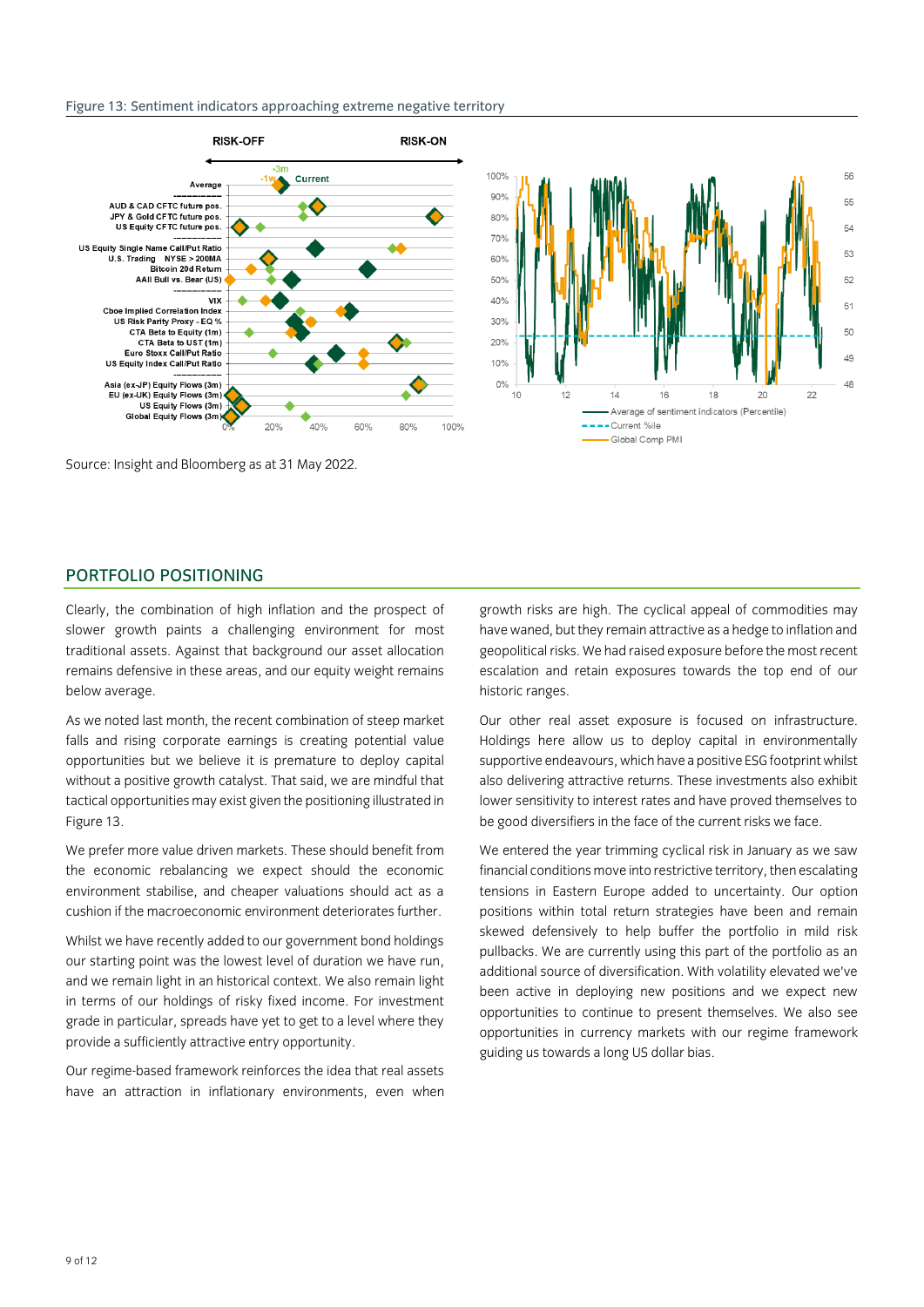#### Figure 14: Current positioning



Please refer to the risk disclosures at the back of this document. As at 31 May 2022. Data is given for a representative portfolio that adheres to the same investment approach as Insight's broad opportunities strategy. Data is shown from inception of that vehicle (September 2009). Positions are shown on a net basis apart from total return strategies which are shown both net and gross. <sup>1</sup> Cash: Includes cash at bank, FX forwards and money market instruments.

### THE INVESTMENT TEAM

Insight's broad opportunities strategy is managed by a team of 11 dedicated investment professionals. They sit within Insight's investment division which comprises over 200 front-line investment professionals. The team is able to harness investment ideas from all the specialist investment units within the firm ensuring that the strategy benefits from a rich source of investment ideas. The team is specialised in asset allocation, macroeconomic analysis and portfolio construction and has developed a clear and transparent investment process that allows ideas to be channelled into a robust portfolio specifically designed to meet its objectives.

# PERFORMANCE

# TEN-YEAR PERFORMANCE RECORD TO 31 MARCH 2022

|                                  | Calendar year returns |      |       |         |       |      |         |      |      |      |
|----------------------------------|-----------------------|------|-------|---------|-------|------|---------|------|------|------|
|                                  | 2021                  | 2020 | 2019  | 2018    | 2017  | 2016 | 2015    | 2014 | 2013 | 2012 |
| Insight Broad Opportunities Fund | 7.53                  | 0.18 | 13.13 | $-4.99$ | 10.13 | 5.05 | $-1.19$ | 6.40 | 7.65 | 8.76 |
| <b>Benchmark</b>                 | $-0.02$               | 0.17 | 0.68  | 0.60    | 0.24  | 0.38 | 0.45    | 0.42 | 0.39 | 0.70 |

|                                  | 12-month rolling returns |                  |               |               |                  |                  |                  |                  |                  |                  |  |
|----------------------------------|--------------------------|------------------|---------------|---------------|------------------|------------------|------------------|------------------|------------------|------------------|--|
|                                  | $2021 -$<br>2022         | $2020 -$<br>2021 | 2019-<br>2020 | 2018-<br>2019 | $2017 -$<br>2018 | $2016 -$<br>2017 | $2015 -$<br>2016 | $2014 -$<br>2015 | $2013 -$<br>2014 | $2012 -$<br>2013 |  |
| Insight Broad Opportunities Fund | 4.23                     | 14.84            | $-5.15$       | 2.45          | 3.76             | 8.02             | $-5.71$          | 10.35            | 5.70             | 8.36             |  |
| <b>Benchmark</b>                 | 0.04                     | 0.01             | 0.63          | 0.68          | 0.28             | 0.32             | 0.46             | 0.43             | 0.39             | 0.56             |  |

Data sourced from Lipper as at 31 March 2022. Returns are in GBP, gross of annual management charge and net of irrecoverable withholding tax and are not grossed up for charges applied to underlying unitised holdings. Fund inception date: 30 September 2009. The benchmark of the fund changed to reference SONIA from 1 October 2021. Benchmark performance shown before that date is for the previous benchmark, 3-month GBP LIBID.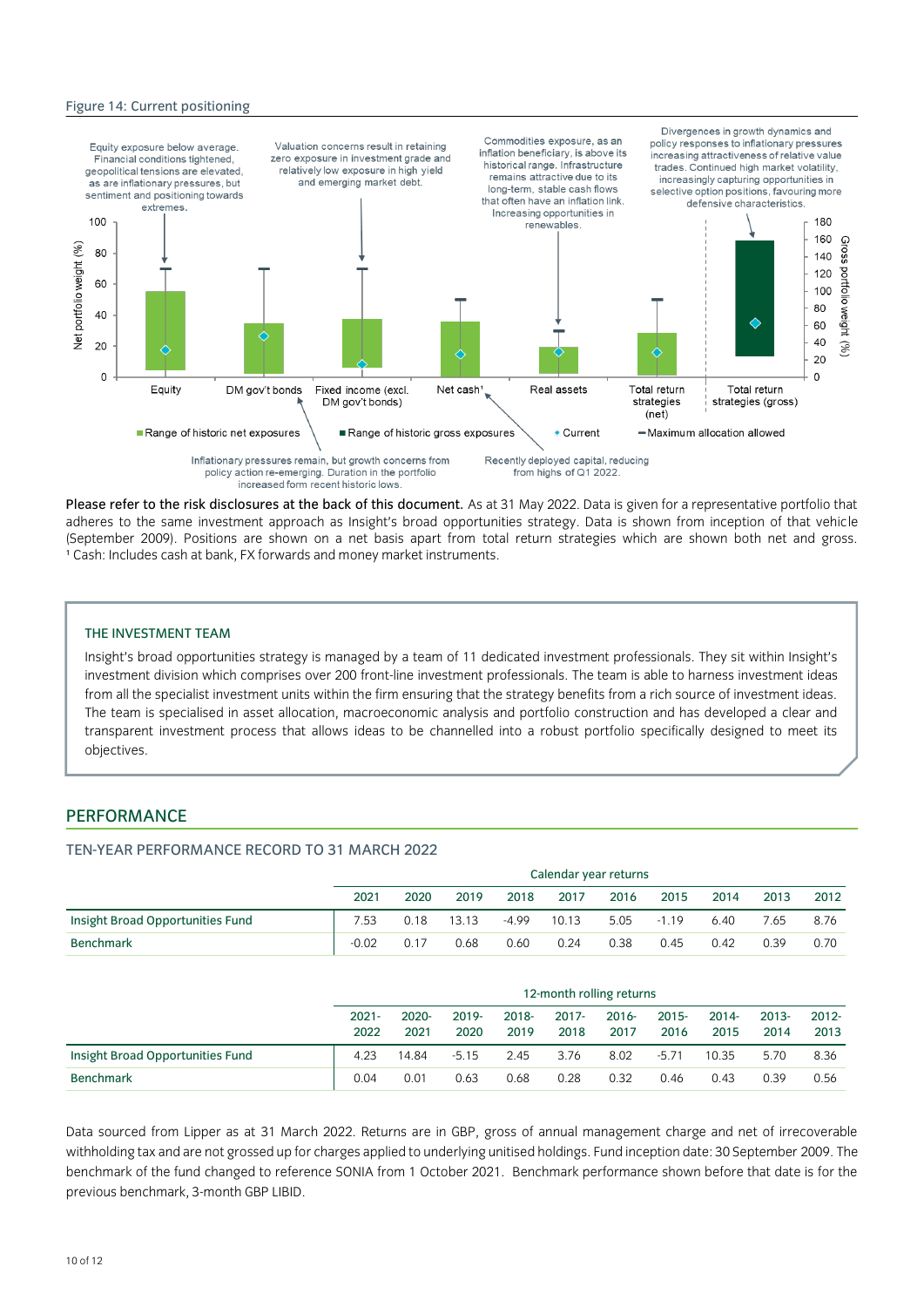# IMPORTANT INFORMATION

# RISK DISCLOSURES

# Past performance is not indicative of future results. Investment in any strategy involves a risk of loss which may partly be due to exchange rate fluctuations.

The performance results shown, whether net or gross of investment management fees, reflect the reinvestment of dividends and/or income and other earnings. Any gross of fees performance does not include fees, taxes and charges and these can have a material detrimental effect on the performance of an investment. Taxes and certain charges, such as currency conversion charges may depend on the individual situation of each investor and are subject to change in future.

Any target performance aims are not a guarantee, may not be achieved and a capital loss may occur. The scenarios presented are an estimate of future performance based on evidence from the past on how the value of this investment varies over time, and/or prevailing market conditions and are not an exact indicator. They are speculative in nature and are only an estimate. What you will get will vary depending on how the market performs and how long you keep the investment/product. Strategies which have a higher performance aim generally take more risk to achieve this and so have a greater potential for the returns to be significantly different than expected.

Any projections or forecasts contained herein are based upon certain assumptions considered reasonable. Projections are speculative in nature and some or all of the assumptions underlying the projections may not materialize or vary significantly from the actual results. Accordingly, the projections are only an estimate.

Portfolio holdings are subject to change, for information only and are not investment recommendations.

# ASSOCIATED INVESTMENT RISKS

#### Multi-asset

- Derivatives may be used to generate returns as well as to reduce costs and/or the overall risk of the portfolio. Using derivatives can involve a higher level of risk. A small movement in the price of an underlying investment may result in a disproportionately large movement in the price of the derivative investment.
- Investments in bonds are affected by interest rates and inflation trends which may affect the value of the portfolio.
- The investment manager may invest in instruments which can be difficult to sell when markets are stressed.
- Property assets are inherently less liquid and more difficult to sell than other assets. The valuation of physical property is a matter of the valuer's judgement rather than fact.
- While efforts will be made to eliminate potential inequalities between shareholders in a pooled fund through the performance fee calculation methodology, there may be occasions where a shareholder may pay a performance fee for which they have not received a commensurate benefit.

#### ESG

- Investment type: The application and overall influence of ESG approaches may differ, potentially materially, across asset classes, geographies, sectors, specific investments or portfolios due to the nature of the specific securities and instruments available, the wide range of ESG factors which may be applied and ESG industry practices applicable in a particular investable universe.
- Integration: The integration of ESG factors refers to the inclusion of ESG risk factors alongside financial risk factors in investment analysis and research to judge the fair value of a particular investment and may also include the monitoring and reporting of such risks within a portfolio. Integrating ESG factors in this way will not typically restrict the potential investable universe, but rather aims to ensure that relevant and material ESG risks are taken into account by analysts and/or portfolio managers in their decision-making, alongside other relevant and material financial risks.
- Ratings: The use and influence of our ESG ratings in specific investment strategies will vary, potentially significantly, depending on a number of factors including the nature of the asset class and the structure of the investment mandate involved. For an investment portfolio with a financial objective, and without specific ESG or sustainability objectives, a high or low ESG rating may not automatically lead to a buy or sell decision: the rating will be one factor among others that may help a portfolio manager in evaluating potential investments consistently.
- Engagement activity: The applicability of Insight firm level ESG engagement activity and the outcomes of this activity relating to buy, hold and sell decisions made within specific investment strategies will vary, potentially significantly, depending on the nature of the asset class and the structure of the investment mandate involved.
- Reporting: The ESG approach shown is indicative and there is no guarantee that the specific approach will be applied across the whole portfolio.
- Performance/quality: The influence of ESG criteria on the overall risk and return characteristics of a portfolio is likely to vary over time depending on the investment universe, investment strategy and objective and the influence of ESG factors directly applicable on valuations which will vary over time.
- Costs: The costs described will have an impact on the amount of the investment and expected returns.

Insight applies a wide range of customised ESG criteria to mandates which are tailored to reflect individual client requirements. Individual investor experience will vary depending on the investment strategy, investment objectives and the specific ESG criteria applicable to a Fund or portfolio. Please refer to the investment management agreement or offering documents such as the prospectus, Key Investor Information Document (KIID) or the latest Report and Accounts which can be found a[t www.insightinvestment.com](http://www.insightinvestment.com/) and where applicable information in the following link for mandates in scope of certain EU sustainability regulations [https://www.insightinvestment.com/regulatory-home/sustainability-regulations/;](https://www.insightinvestment.com/regulatory-home/sustainability-regulations/) alternatively, speak to your main point of contact in order to obtain details of specific ESG parameters applicable to your investment.